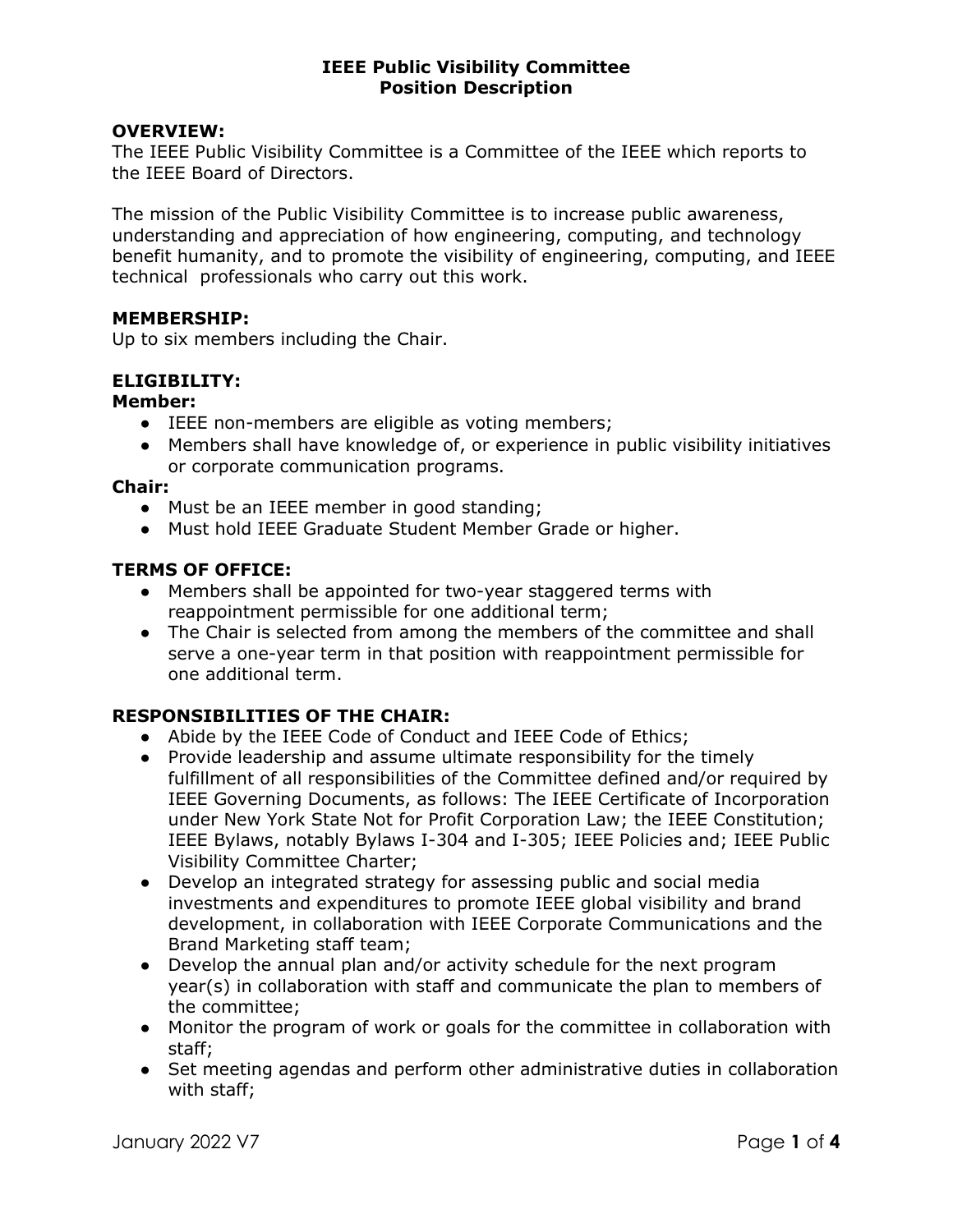- Ensure Board of Directors' understanding of the IEEE public visibility program;
- Provide a thorough and timely orientation for members of the Committee; Provide leadership to assure that the committee charge is met;
- Collaborate with committee to ensure completion of activities;
- Call and preside at meetings of the committee;
- Facilitate committee discussions;
- Prepare reports on committee activities and relevant issues for distribution to the IEEE Board of Directors, and submit its year-end report;
- Mentor committee members to ensure continuity of the program next year as well as supporting the committee members' responsibilities during the year;
- Submit recommendations to the IEEE Nominations and Appointments Committee for potential future members;
- Complete compliance training, as required by IEEE.

# RESPONSIBILITIES OF THE VICE-CHAIR:

- Abide by the IEEE Code of Conduct and IEEE Code of Ethics;
- Become familiar with the committee Charter and related sections of IEEE's Bylaws, Policies and governing documents.
- Accept and carry out such tasks and responsibilities as are assigned by the Chair in a timely manner. These may typically include:
	- $\circ$  Participation in such orientation activities as requested by the Chair;
	- o Review committee agendas and minutes prior to each meeting;
	- o Contribute for the development of the annual schedule of activities;
	- $\circ$  Chair and serve on ad hoc committees, as appointed by the Chair;
	- o Actively participate in all committee discussions and meeting;
- Act on behalf of the Chair in the event of his/her incapacity;

Complete compliance training, as required by IEEE.

# RESPONSIBILITIES OF COMMITTEE MEMBERS:

- Abide by the IEEE Code of Conduct and IEEE Code of Ethics;
- Accept and carry out such tasks and responsibilities as are assigned by the Chair in a timely manner. These may typically include:
	- o Participate in such orientation activities as requested by the Chair;
	- o Review committee agendas prior to each meeting;
	- o Contribute to the development of the annual schedule of activities;
	- $\circ$  Develop an understanding of public visibility goals and objectives, and be able to assess global requirements, voids, opportunities, and performance;
	- $\circ$  Provide input on major decisions and directions of the public visibility related activities and programs;
	- o Actively participate in all committee meetings and discussions;
	- $\circ$  Chair and/or serve in ad hoc committees as appointed by the Chair.
- Consistent with the mission, be champions of the IEEE Public Visibility Initiative by becoming a voice within their region/OU or in other capacities promoting Public Visibility and shall serve in an advisory role on the following: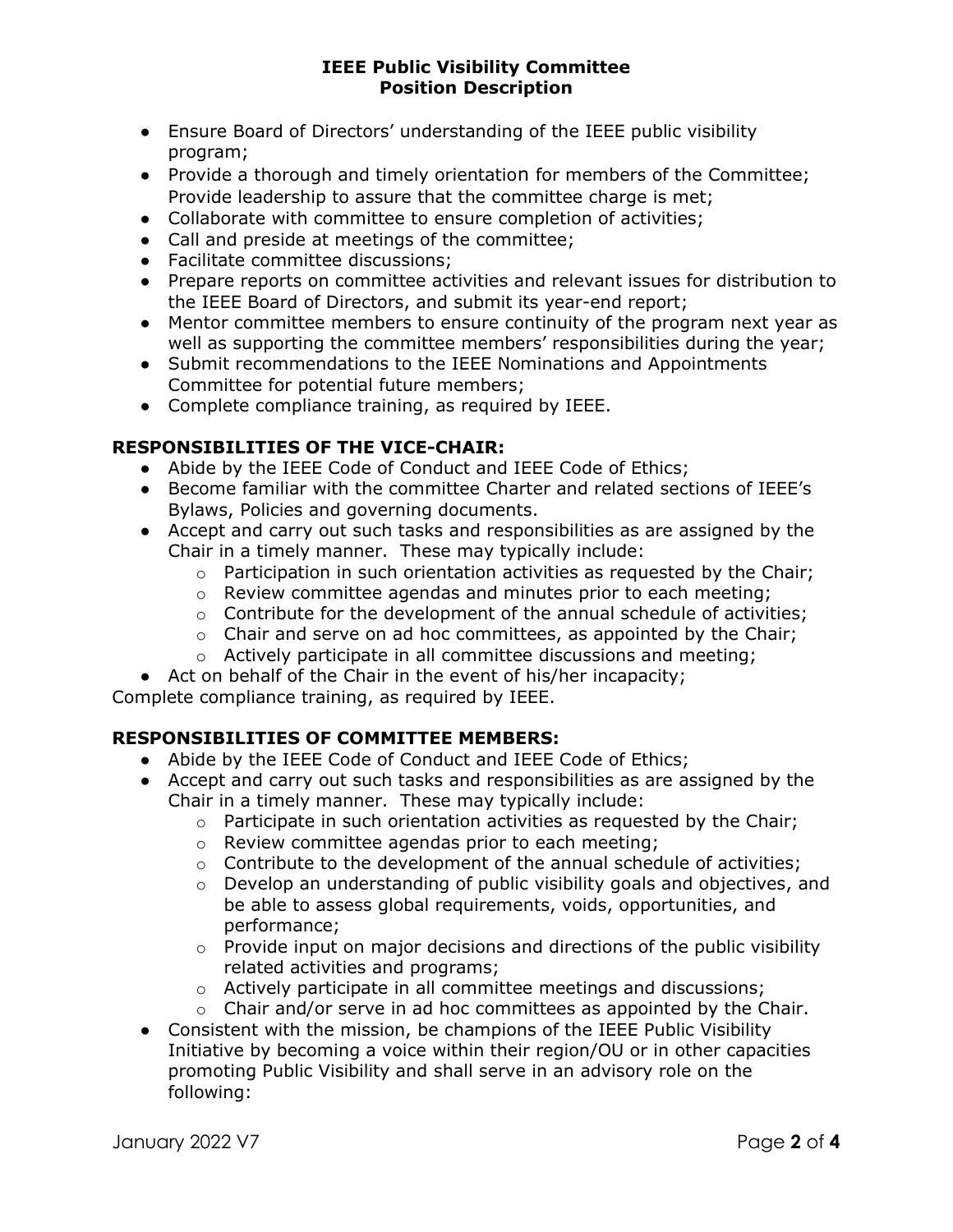- $\circ$  Solicit and seek additional IEEE subject matter experts and relevant, rich IEEE content to help fuel the activities of the committee;
- o Leverage the Public Visibility toolkit at appropriate technical/regional meetings;
- $\circ$  Develop and implement public visibility assets for applicable activities and provide feedback and comments to Committee members;
- o Share success metrics that report on progress and impact of the public visibility related activities and programs in Committee members' particular technical, geographical, and other organizational units;
- o Drive thought leadership to gain IEEE content that can be leveraged within various public and media activities based on established strategies;
- $\circ$  Advocate public visibility related activities to the volunteer leadership, IEEE members and the public-at-large;
- Become familiar with the committee Charter and related sections of the IEEE's Bylaws, Policies and governing documents.
- Complete compliance training, as required by IEEE.

# QUALIFICATIONS AND SKILLS:

## Knowledge

- General familiarity with the IEEE's fields of interests, activities, mission, goals, needs, and direction;
- General familiarity with the functions of IEEE's Major Organizational Units;
- Shall have knowledge of, or experience in public visibility initiatives or corporate communication programs (press, social media, digital media, traditional public relations and social media metrics; thought leadership, i.e. events).

## **Experience**

- Experience relevant to the mission of the Committee, acquired either through volunteer activities in IEEE or in similar roles in other organizations;
- Experience in working within IEEE's operating culture of volunteer/staff partnerships or experience in other organizations that provide appropriate preparation for working in the IEEE culture.

## Personal Characteristics

- Evidence of a high level of professionalism in prior IEEE volunteer roles;
- Strong communications and consensus-building skills;
- Ability to act with discretion and preserve the confidentiality of confidential information;
- Honesty, integrity, and adherence to high ethical standards;
- Have a keen interest in raising awareness of IEEE globally.

# Additional Qualifications for Chair

January 2022 V7 Page 3 of 4